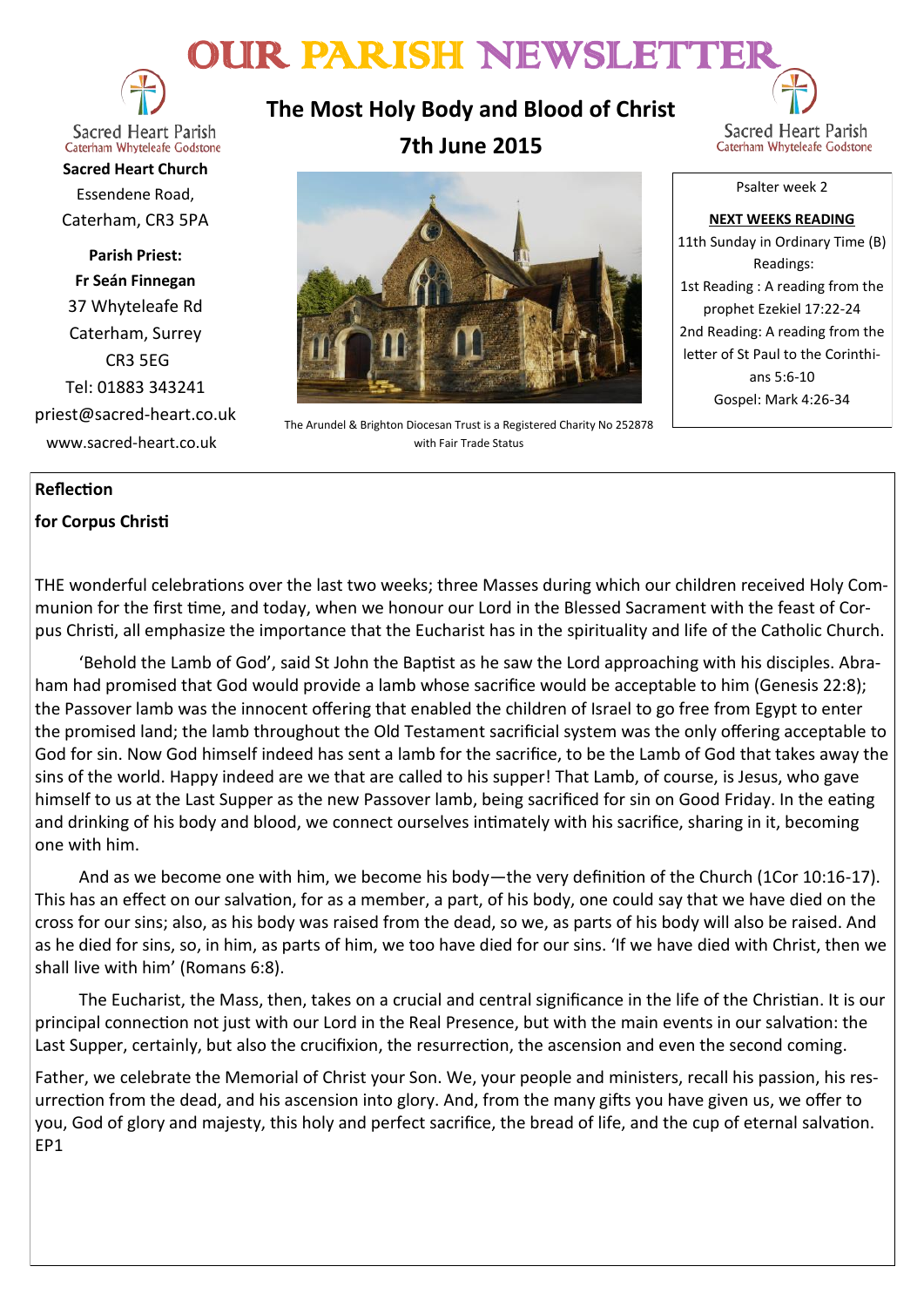#### **FIRST HOLY COMMUNION**

Fr. Sean and the Catechists would like to congratulate all the children who made their First Holy Communion. All candidates behaved wonderfully and were a real credit to the parish. All this wouldn't have been possible without all support from the parents and teachers, which we greatly appreciated. It has been a real pleasure to take them on this part of their faith journey. We look forward to seeing them take part in many of the Parish activities.

Please join us in the celebration on Sunday 14th June 2015 at the 10.45am Mass, where the children will once again get to wear their Holy Communion outfits and receive their Certificates. This will be followed by a party in the Centenary Hall, with plenty of cakes and goodies to share.

#### **Thank you**

A massive thank you to Anne Marie Young and her team for all of their hard work over the year in preparing our First Holy Communion candidates for their special sacrament. All of personal time and effort has been put into the programme which has successfully brought 57 children to their First Holy Communion day.

#### **Fr John Olliver RIP**

There will be a thanksgiving Service celebrating the life of Father John Olliver Sunday 14th June between 2.30pm and 5.30 pm at Woldingham School.

#### **St Philomena's, Carshalton**



Open Day for girls who will be entering Yr 7 this September; 30th June between 3.30pm and 8 pm. There is also a vacancy for a Music teacher. Please visit the school website for more information.

# **CAFOD**

Justoneworld

#### **Connect the Poor to the Powerful by speaking up on Climate Change**

On Wednesday 17 June, CAFOD and the Climate Coalition invite you to an event drawing thousands of people to Parliament to ask MPs to tackle climate change. As people of faith, we can't stay silent while millions of people are pushed deeper into poverty because of a changing climate – not least because they've done little to cause the damage. We'll meet our MPs and ask them to take climate change seriously for the love of God's creation and our global neighbours. There'll be an ecumenical service and a rally with music and guest speakers, it promises to be an unforgettable day. Come and join us

and put your faith into action.

**Wednesday 17 June 2015, London 12pm Ecumenical service 1-4pm Meet your MP 4.30pm Rally**

Tell us you're coming: contact us on 01483 898866 or email [arundelandbrighton@cafod.org.uk](mailto:arundelandbrighton@cafod.org.uk) or sign up yourself on cafod.org.uk/SpeakUp



**Festival 50 Diocesan Jubilee at the AMEX Stadium - 5th July**

Please check your name is on the list at the back of Church. There are a few places left on the coaches.

#### **Arts and Crafts – have you entered yet?**

There's an opportunity for everyone to contribute to the Festival 50 Art & Crafts show that is taking place at the Amex on 5 July. It is in celebration of the significant place art and crafts have held in the Church over the centuries and there is a place for all. Paintings, needlework, embroidery, calligraphy, sculpture, carving, ironwork, felting tapestry etc Individual works or Parish projects. For more details and entry forms are on the diocesan website, available from DABCEC or at [Elizabeth.hembrey@dabnet.org](mailto:Elizabeth.hembrey@dabnet.org)

**Altar Servers** - please could those servers who would like to serve at Fr Seán's evening Jubilee Mass to come at 6pm for a practice. Many thanks.

#### **DIOCESAN FINANCIAL SECRETARY**

The Financial Secretary is retiring In December and the Bishop and Diocesan trustees are seeking a replacement. The Financial Secretary implements the Diocesan policy and strategy for all aspects of financial management and legal administration of the Diocese and its assets. S/he is responsible for - preparation of the Diocesan statutory accounts; monitoring budgetary controls; property and other insurances; property transactions; procurement of buildings, land and services; banking and investments; payroll and employment matters; legal compliance, etc. The Financial Secretary also advises and supports parishes and schools in these areas. S/he should be educated to degree level and hold relevant professional qualifications. S/he must be a practising Catholic. A competitive salary will be offered for a 35 hour working week based in Hove. Please contact Mgr John Hull: telephone: 01273 859701 or email: vg@dabnet.org for an application form and job description. Closing date: 10 July.

#### Gift Aid Annual Statements

If you have not yet collected your Gift Aid annual statement, they are available in the Sacristy before and after all Masses. Alternatively, if you would like to have your statement e-mailed to you, then please send a note to the Organiser at [peterf\\_kelly@o2.co.uk](mailto:peterf_kelly@o2.co.uk) or call him on 01883 330684.

#### **Offertory Collection**

Sincere thanks for your generosity last weekend: Offertory: £793.60 (Gift Aid £299.60) Second Collection - National Catholic Fund: £240.40 Collection at the 1st Holy Communion: £346.00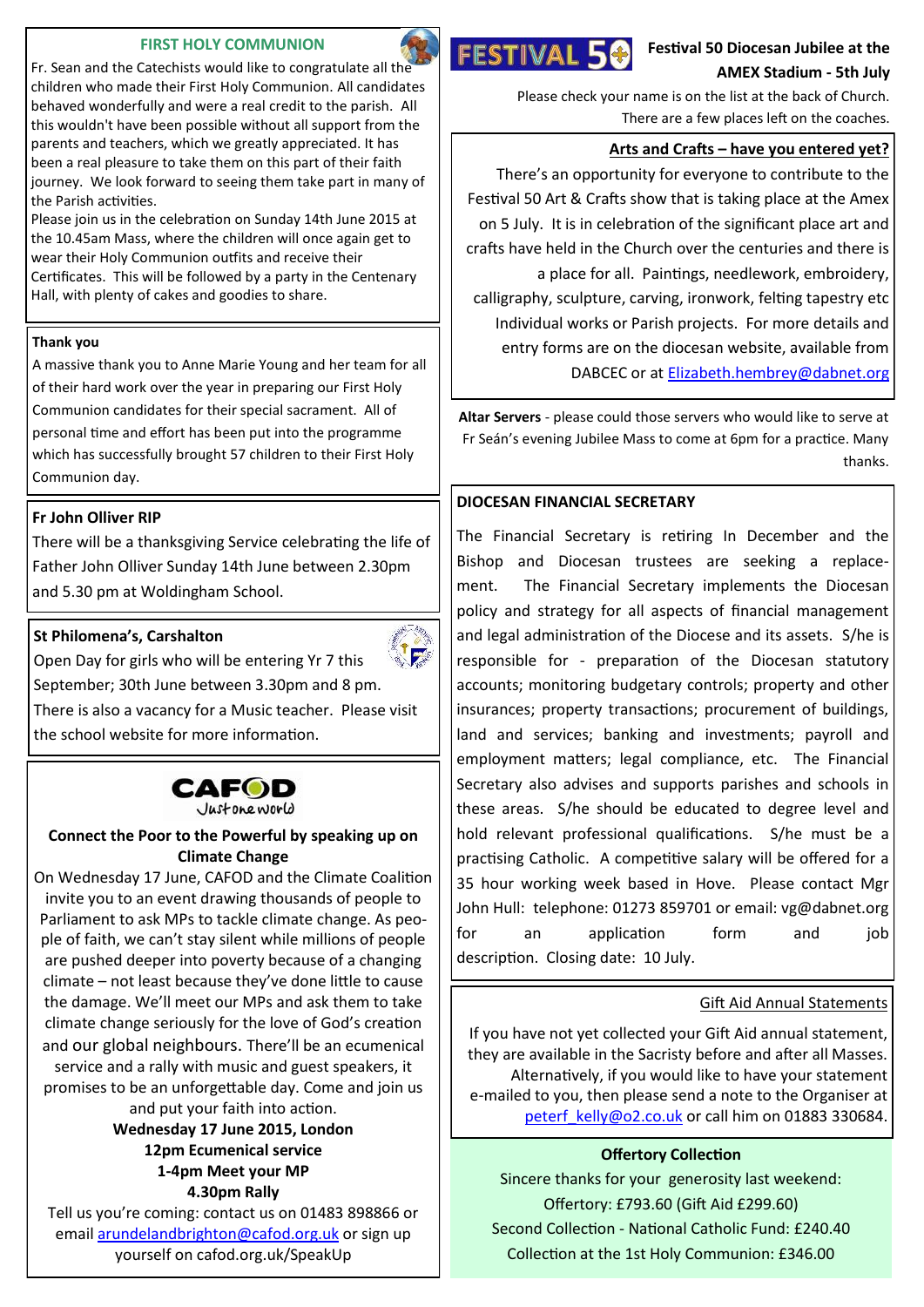# **WHAT'S ON IN THE PARISH THIS WEEK**

| Sun 7th:     | CHILDREN'S liturgy at 9am & 10:45am Mass  |  |
|--------------|-------------------------------------------|--|
|              | Teas & Coffee after 9am & 10:45am         |  |
|              | Mass                                      |  |
| Mon:         | Teas & Coffees after Mass (Old Hall)      |  |
| Tues:        | 9:15am - 11:15am Toddler Group (Old Hall) |  |
| Sun $14$ th: | CHILDREN'S liturgy at 9am only            |  |
|              | 10:45am FHC Celebration Mass              |  |
|              | Teas & Coffee after 10:45am Mass          |  |
|              |                                           |  |

#### **Second Collections**

Next week there will be a second collection for The Missionary Endeavour of the Diocese - this collection is eligible for Parish Gift Aid. Please use your envelopes for this collection.

#### **Feast of Pentecost**



Last Sunday a large World Map was displayed in the porch on which we plan to show the

different nationalities represented in our parish community.

As you leave Mass please follow the guidance so you can be included.



**Baptisms** Baby Fernandes will be Baptised this week.

### **Chartwell Visit - Thursday 11th June**

Places still available on the coach. Please contact Terry Patterson on 01883 348380 if you are interested in going.

#### **THE JOHN FISHER SCHOOL - Vacancies**

#### **COVER SUPERVISOR**

required as soon as possible to cover maternity leave until the end of January 2016 Salary Scale 4/5 - Salary range £19,524 – £24,027 full time equivalent £13,569 - £16,699 pro rata required from 1st September 2015

**LEARNING SUPPORT ASSISTANT** 1c3 Salary Scale 1c3 - Salary range £16,833 – £19,182 full time equivalent £11,698 - £13,331 pro rata required from 1<sup>st</sup> September 2015

**LEARNING SUPPORT ASSISTANT** with responsibility for Pupil Premium students Salary Scale 1c3 - Salary range £16,833 – £19,182 full time equivalent £11,698 - £13,331 pro rata required from  $1<sup>st</sup>$ September 2015

Application forms (support staff) are available by downloading via the website on www.johnfisherschool.org where further information on the school may also be found. Completed application forms should be sent with a covering letter to Mrs Rigby, the Office Manager on jrigby3@suttonmail.org by the closing date Wednesday, 17th June 2015. Interviews will be held on Wednesday, 24th June 2015. The School is committed to safeguarding and promoting the welfare of children and to equality of opportunity. An enhanced CRB will be required.



**Your Prayers are requested for the following persons who are ill or housebound.** 

Pat Knight; Kathleen & John Saunders; Helen Keogh; Daisy Hill; Christopher Browne; Kit Monk; Krista Thompson; Jane Hill; Rosemary Whale; Pam Weaver; Jimmy & Bridie Mullen; Bernie Horrocks; Margaret Robertson; Heather Tordimah; Jenny Rowen; Elizabeth Daley; Eileen Lattimore; Bryan Smith; Rose Knight; Oliver Farrell; Richard Richardson; Seeta Pillay; Christopher Miles; Pat McCoy; John Dunlop, Elise O'Connor, Malcolm Bowen, John Gilford, Chris Norman, Bridget Crook, Baby Tabitha Harrison, Christine Vernon, Peggy Sisman, Bruno Louis-Joseph, Maureen Kelly & Sheila French.

The 'Friends of St Lawrence' are holding a Scarecrow Competition to be held the weekend of the Family BBQ - 18th/19th July. Individuals/ families are invited to build a full size scarecrow to be set up in St Lawrence Church on Friday night 17th July between 7-9pm. Over the weekend spectators will be invited to place 50p in the moneybox of the scarecrow of their choice. The scarecrow which makes the most money will be the winner! Scarecrows may ne sold at the end of the weekend if unwanted! All profits to be donated to St Lawrence's Church. Please contact Peter Patterson on 01883 348380

#### **Fr Sean's Silver Jubilee celebration, Fri 12th June.**

Fr Seán will celebrate his silver Jubilee this Friday on the Feast day of the Most Sacred Heart of Jesus. There will be a Latin Mass at 12pm and Mass in the Ordinary form at 7pm both followed by food and drinks in the Centenary Hall. All are welcome to join in this double celebration.

## **United Reformed Church Flower festival**

Caterham and District Churches together and other groups at the United Reformed Church Harestone Hill Today. 10.30am to 5pm Theme: 'LET THE WHOLE WORLD IN EVERY CORNER SING' Light refreshments available. Admission free. Donations appreciated.

#### **World Youth Day 2016:**

Anyone who is interested in joining Pope Francis and millions of young Catholics in Krakow, Poland, next year should contact Jack Regan, Diocesan Youth Adviser for further information or tor eceive an application pack. Applicants should be aged between 16 and 35 as at 24th July 2016. Phone 01293 651158 or email [jack.regan@dabnet.org](mailto:jack.regan@dabnet.org)

Centering Prayer – intensive retreat 13th – 22nd June – at the Convent of the Poor Clares, Arundel. More details from Sr Clare Ruva – clareruva1@gmail.com